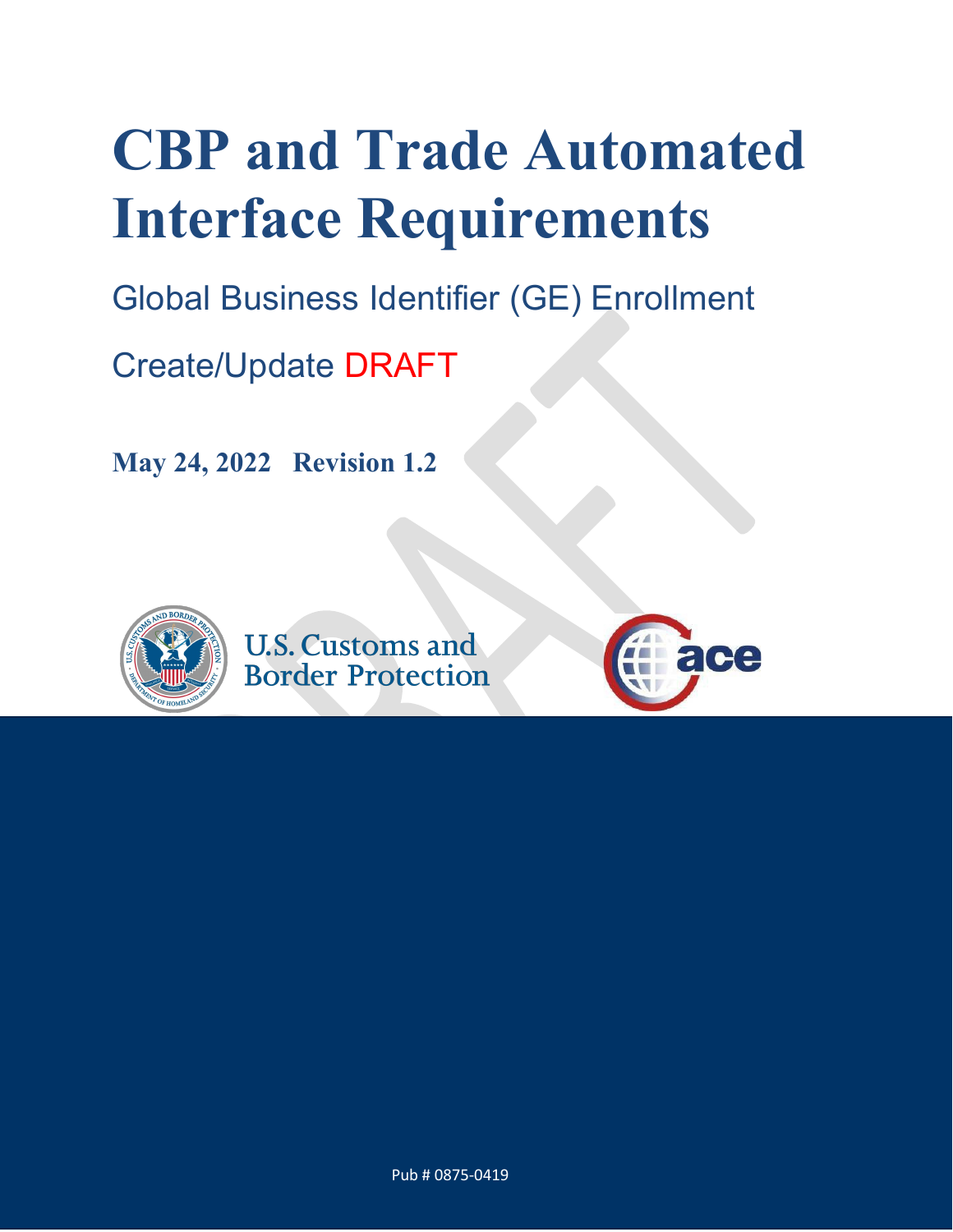#### **Note to reader:**

**This document is not intended to be a stand-alone handbook to conducting business with U.S. Customs and Border Protection (CBP).**

**This CATAIR chapter provides direction on format and syntax for submitting the Global Business Identifier (GBI) transaction dataset. Information included regarding definitions, business rules and input parameters is present for the purpose of facilitating the implementation of various statutes, regulations, directives, and policy.**

**While primarily a technical document, this text is written with the presumption that the reader has some familiarity with applicable CBP laws, regulations, policies and procedures.**

#### Be Advised:

A filer who transmits data or information through any electronic means to CBP certifies, by the act of transmitting such data or information, that the data or information transmitted is true and correct to the best of the filer's knowledge and belief. The filer also declares that all statements in an electronically transmitted entry, entry summary, invoice, claim, or other filing and all other information or data filed with the entry are true and correct to the best of the filer's knowledge and belief, and that the filer will produce at once any data or information showing that the statements are not true and correct.

 NOTE: *"This guidance is subject to change based on modifications to the Global Business Identifier Evaluative Proof of Concept (GBI EPoC) Test."*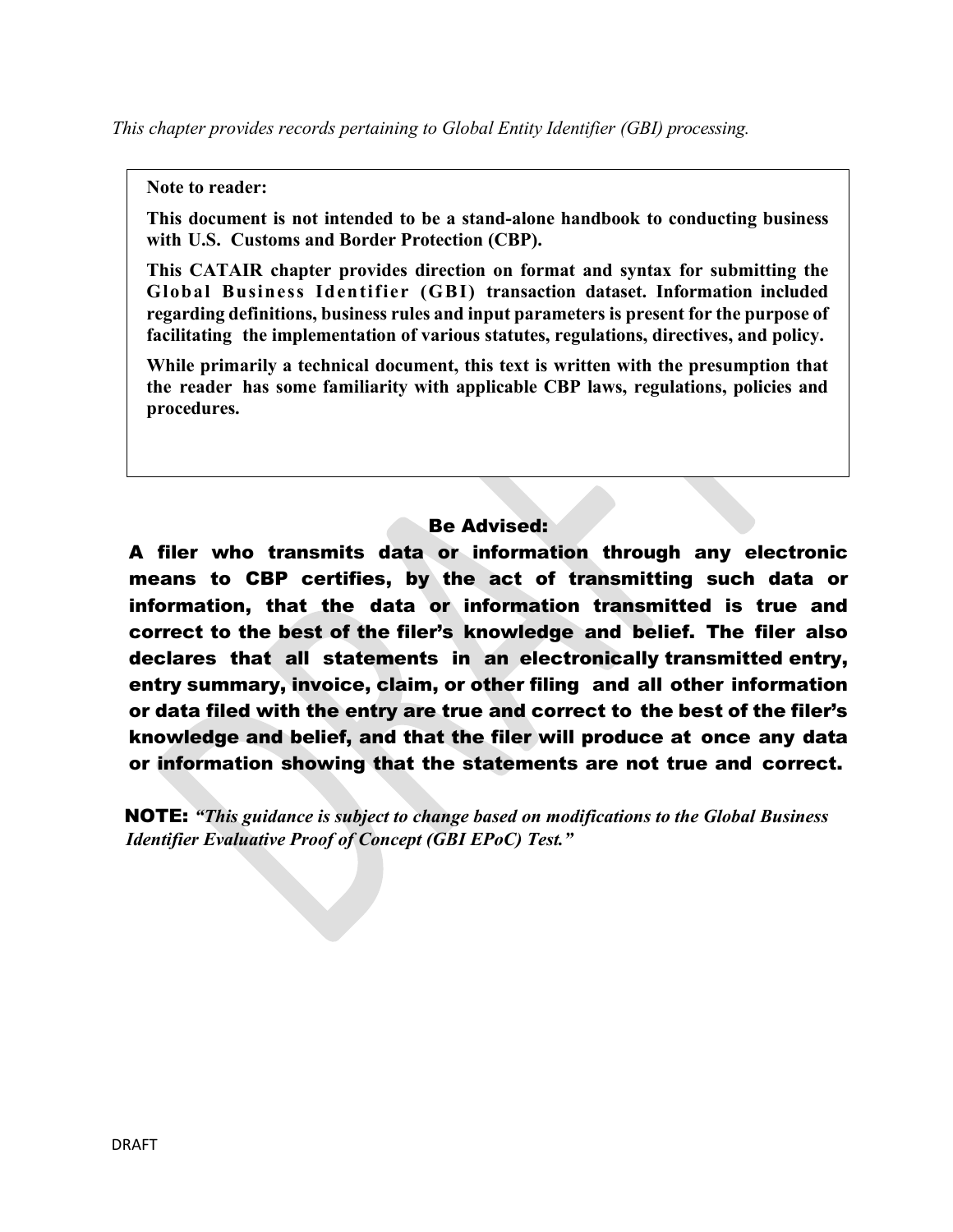# **Table of Contents**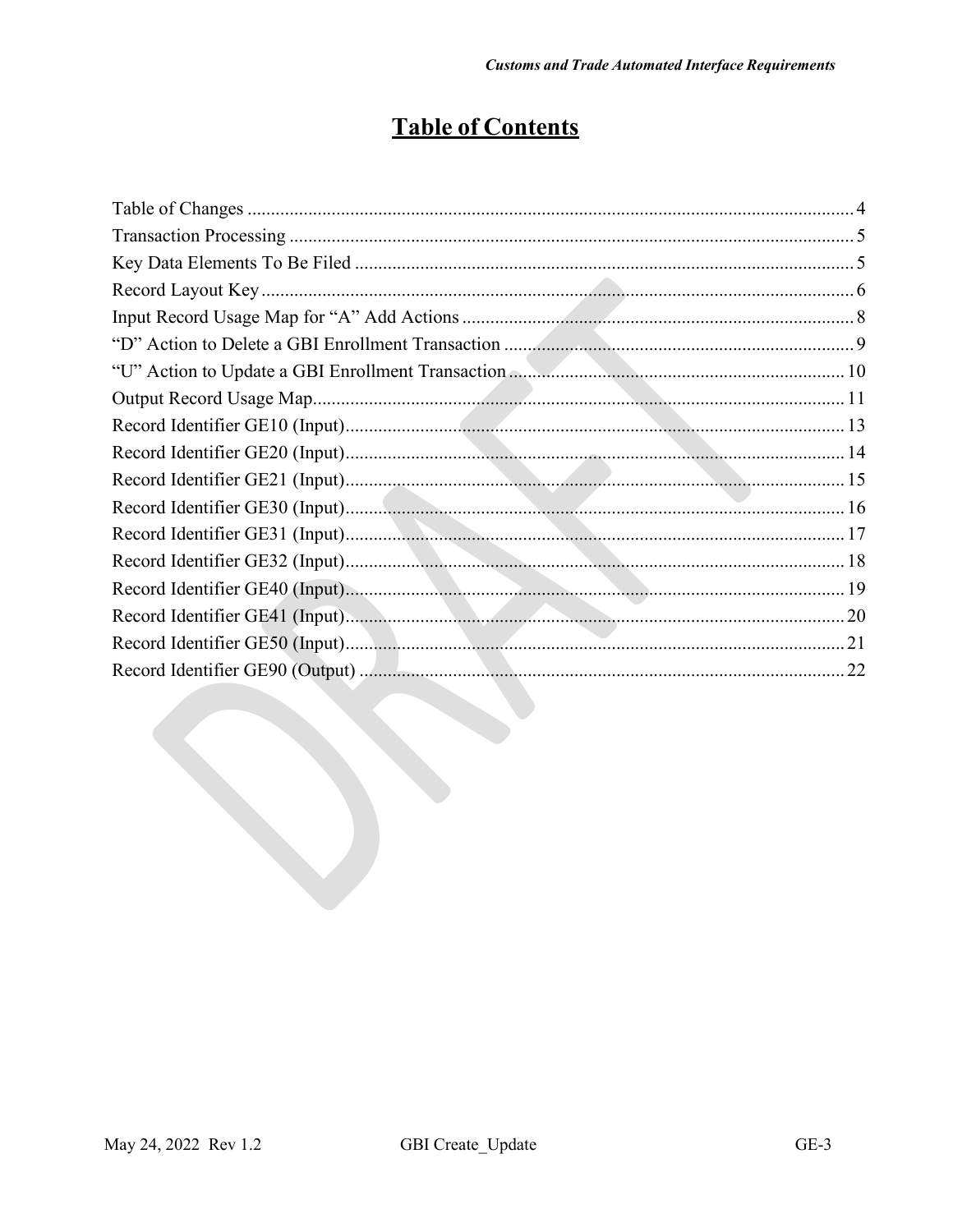<span id="page-3-0"></span>

| <b>Revision</b><br><b>Number</b> | Date of Change | <b>Section(s) Affected</b> | <b>Brief Description of Change</b>                                                                                              |
|----------------------------------|----------------|----------------------------|---------------------------------------------------------------------------------------------------------------------------------|
|                                  | April 5, 2022  | All                        | Document created                                                                                                                |
| 1.1                              | May 5, 2022    | Output Record Usage Map    | Adjustments to Req. Column values for<br>GE30, GE31, GE32, GE40, GE41, and GE50<br>to "C" (Conditional).                        |
| 1.2                              | May 20, 2022   | A11                        | With respect to "D" Action: This term has<br>been changed from "Cancel" to "Delete"<br>throughout the document for consistency. |

# **Table of Changes**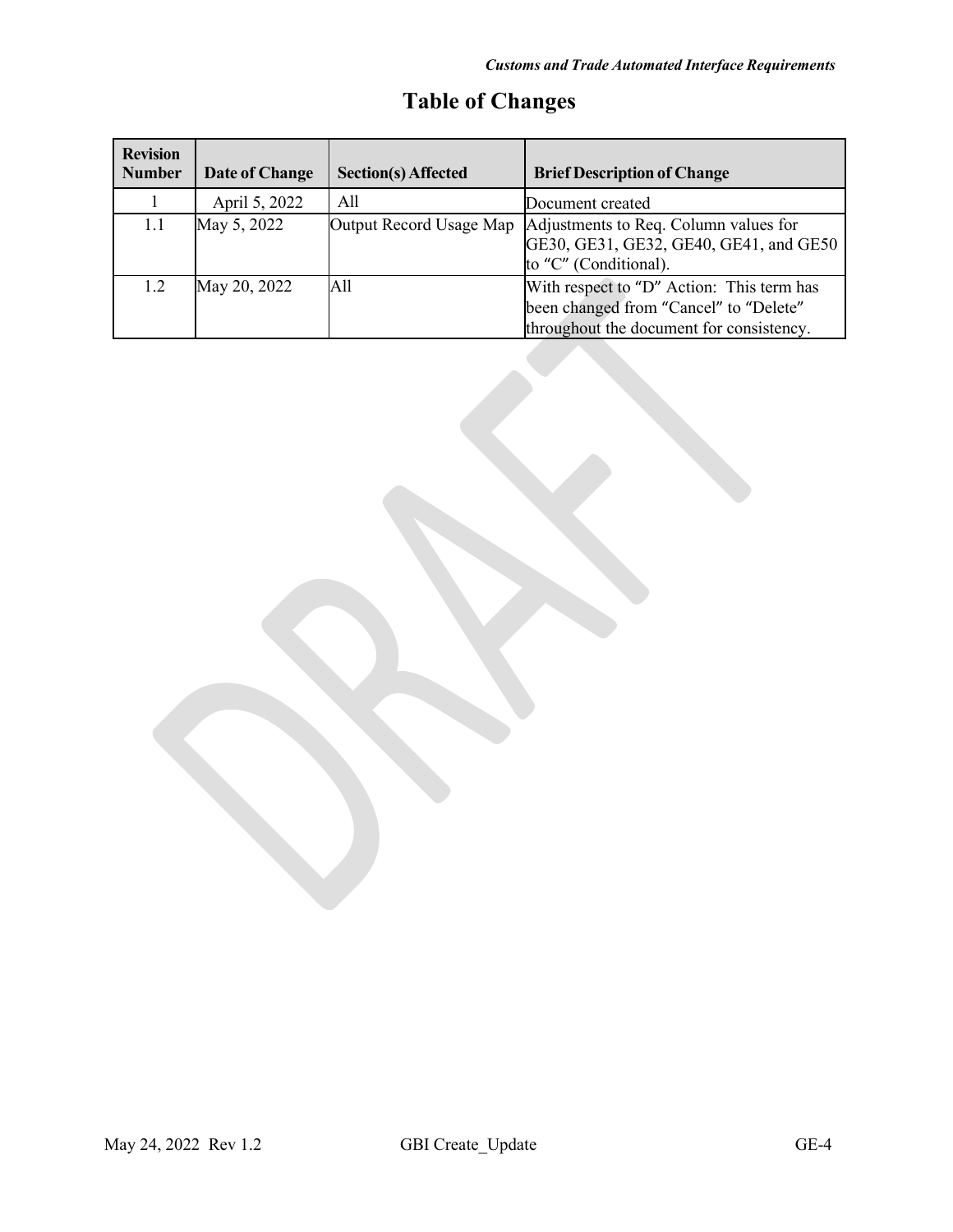# **GBI Enrollment**

This chapter contains sections pertaining to GBI Enrollment.

## <span id="page-4-0"></span>**Transaction Processing**

GBI enrollment processing in this submission will be available to importers and customs brokers acting on behalf of an importer. The transaction set identifier for this input set is GE, and the response from CBP will be in the GX output transaction set. The GBI processing status from CBP will be in the GO output transaction set described in the GO chapter of the CATAIR.

| <b>Data Element Name</b>                                                 | <b>Record Identifier</b> | <b>Requirement</b> |
|--------------------------------------------------------------------------|--------------------------|--------------------|
| <b>Action Code</b>                                                       | GE10 record              | <b>Mandatory</b>   |
| <b>Entity Name</b>                                                       | GE10 record              | <b>Mandatory</b>   |
| GBI Identifier Qualifier                                                 | GE20 record              | <b>Mandatory</b>   |
| <b>GBI</b> Identifier                                                    | GE20 record              | <b>Mandatory</b>   |
| Role (Manufacturer, Shipper, Seller,<br>Exporter, Packager, Distributor) | GE21 record              | <b>Mandatory</b>   |
| Entity Address (Line 1)                                                  | GE30 record              | Optional           |
| Entity Address (Line 2)                                                  | GE31 record              | Optional           |
| City                                                                     | GE32 record              | Conditional        |
| State/Province                                                           | GE32 record              | Optional           |
| Country                                                                  | GE32 record              | Conditional        |
| Postal Code                                                              | GE32 record              | Optional           |
| Phone Number                                                             | GE40 record              | Optional           |
| Website                                                                  | GE41 record              | Optional           |
| Reference Identifier Type                                                | GE50 record              | Optional           |
| Reference Identifier Value                                               | GE50 record              | Conditional        |

## <span id="page-4-1"></span>**Key Data Elements To Be Filed**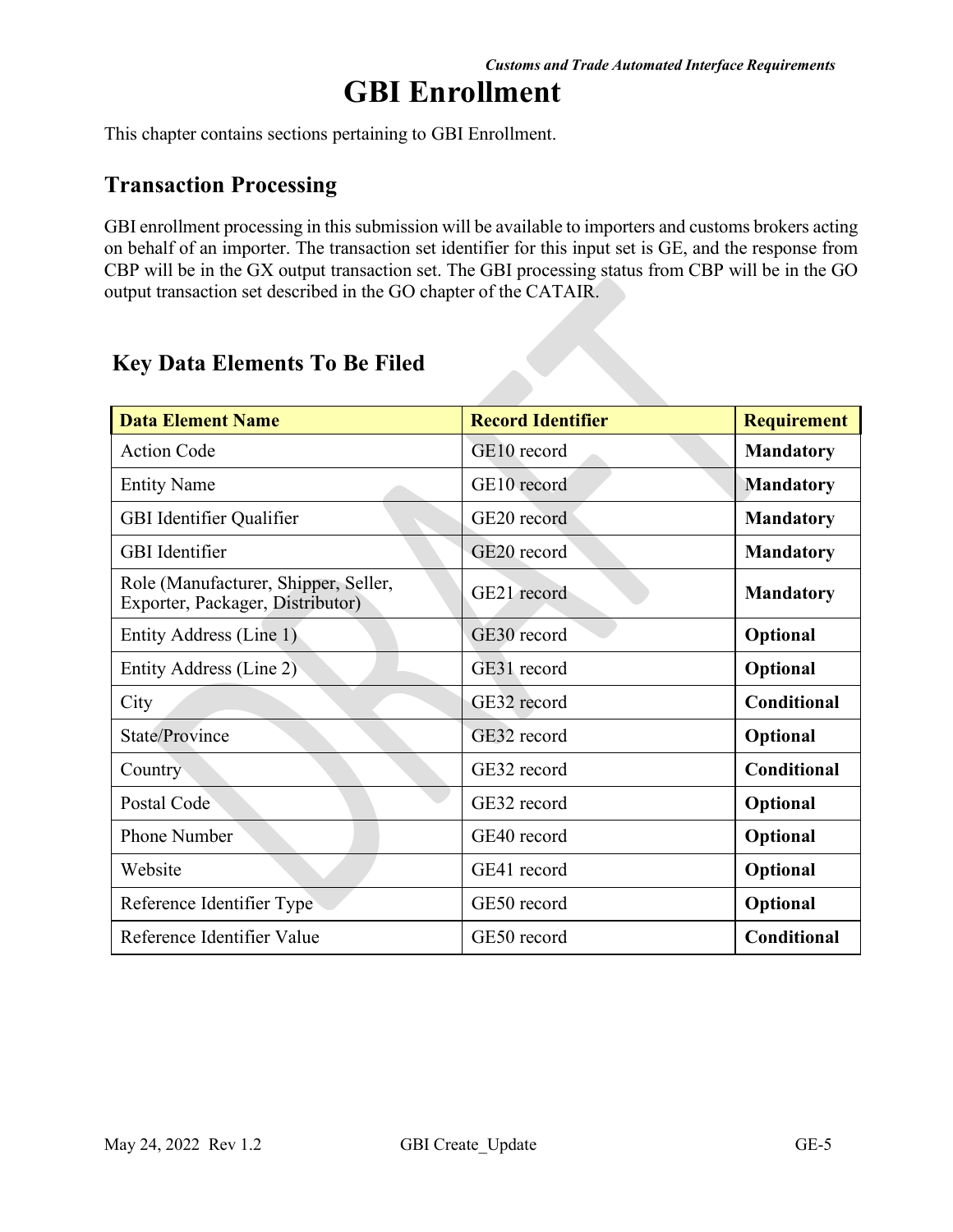## <span id="page-5-0"></span>**Record Layout Key**

This sub-section provides the record layout key for the GBI CATAIR chapter. It describes the columns of the record layout definitions contained in the chapter.

#### **Data Element:**

Contains the name of the reported data field.

#### **Length:**

Indicates the maximum, allowed length of the reported data element.

#### **Class:**

Defines the domain of values accepted for the data element. The class definition represents the accepted domain to be used in **all** filing scenarios. Class codes are:

- $S =$  Space ONLY.
- **A** = Alphabetic Data. Consists of characters A through Z (uppercase ONLY).
- **N** = Numeric Data Only. Consists of numerals 0 through 9.
- **(S)N** = Numeric Data Variation. May contain '**Numeric Data Only**' **or** may consist of one or more spaces followed by numerals 0 through 9. Must consist of at least one right justified numeral. This variation of numeric class may be used for amounts, rates, and counts (where specified).
- $AN =$  Alphanumeric Data. Consists of characters A through Z (uppercase ONLY), numerals 0 through 9, and space.
- **D** = Known Date. Consists of numerals 0 through 9 (format MMDDYY).
- $X =$  Special Data. Consists of characters A through Z (uppercase ONLY), numerals 0 through 9, space, and any other character found on a standard keyboard. The following characters are accepted:

**!**  $\omega$  # \$ % ^ & \* () - \_ = + [ { ] } \ | ; : ' ", < . > / ? ` ~

Generally, the numeric data class is reserved for a data element used as an integer. It may also include a data element used as a sequencer (e.g., a line number).

Generally, any identifier or code is classed as alphanumeric. Note that this would include an identifier or code that may be required to be reported as all numerals.

#### **Position:**

Indicates the beginning and ending position, respectively, of the reported data element within the 80-character record.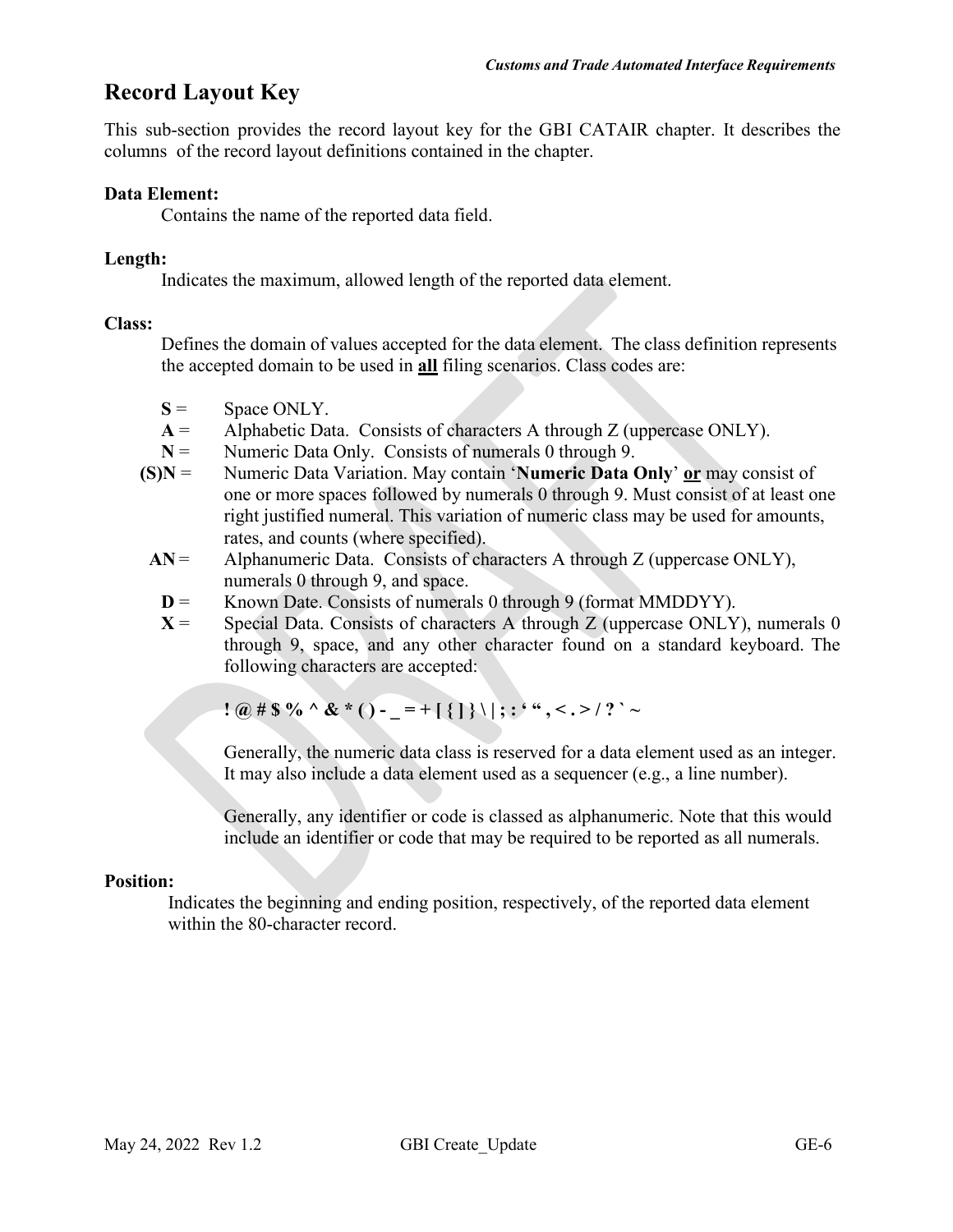#### **Designation:**

Indicates the reporting requirement as follows:

- $M =$  Mandatory. A value conforming to the listed class is required in all filing scenarios.
- $C =$  Conditional. A value conforming to the listed class may or may not be required for a particular filing scenario. The usage notes will describe the specific cases in which the data element is required or not allowed to be reported.
- $\mathbf{O} =$  Optional. A value conforming to the listed class will be conditionally accepted if provided. An optional data element may be subject to validation, however.

#### **Description:**

Defines the data element and provides a further description of how it is to be reported. May include a list of acceptable values, an exception or further specification of the data class, and/or various rules regarding format, justification, and truncation.

#### **Note:**

Points to a further discussion regarding the reporting of the particular data element.

## **Additional Record Key Layout Rules**

Unused fields, which are defined as numeric, should not be zero-filled. These fields should be space filled or data errors may result.

*Data should not be placed in fields defined as filler. If data is present in filler fields, an error message may be system generated.*

When transmitting data, all letters must be upper case. While some applications may not return specific error messages when detecting lower-case letters, CBP cannot guarantee the consistency of processing results for data transmitted in lower case.

All data elements are in fixed-length format. If all positions are not filled, the formatting rules are:

#### **Code Description**

- **A** Left justify and Space fill.
- **AN** Left justify and Space fill.
	- **N** Right justify and zero-fill.<br>**X** Left justify and Space fill.
	- Left justify and Space fill.

#### **Note: Unless otherwise specified, if there is no data to insert in a field, Space fill.**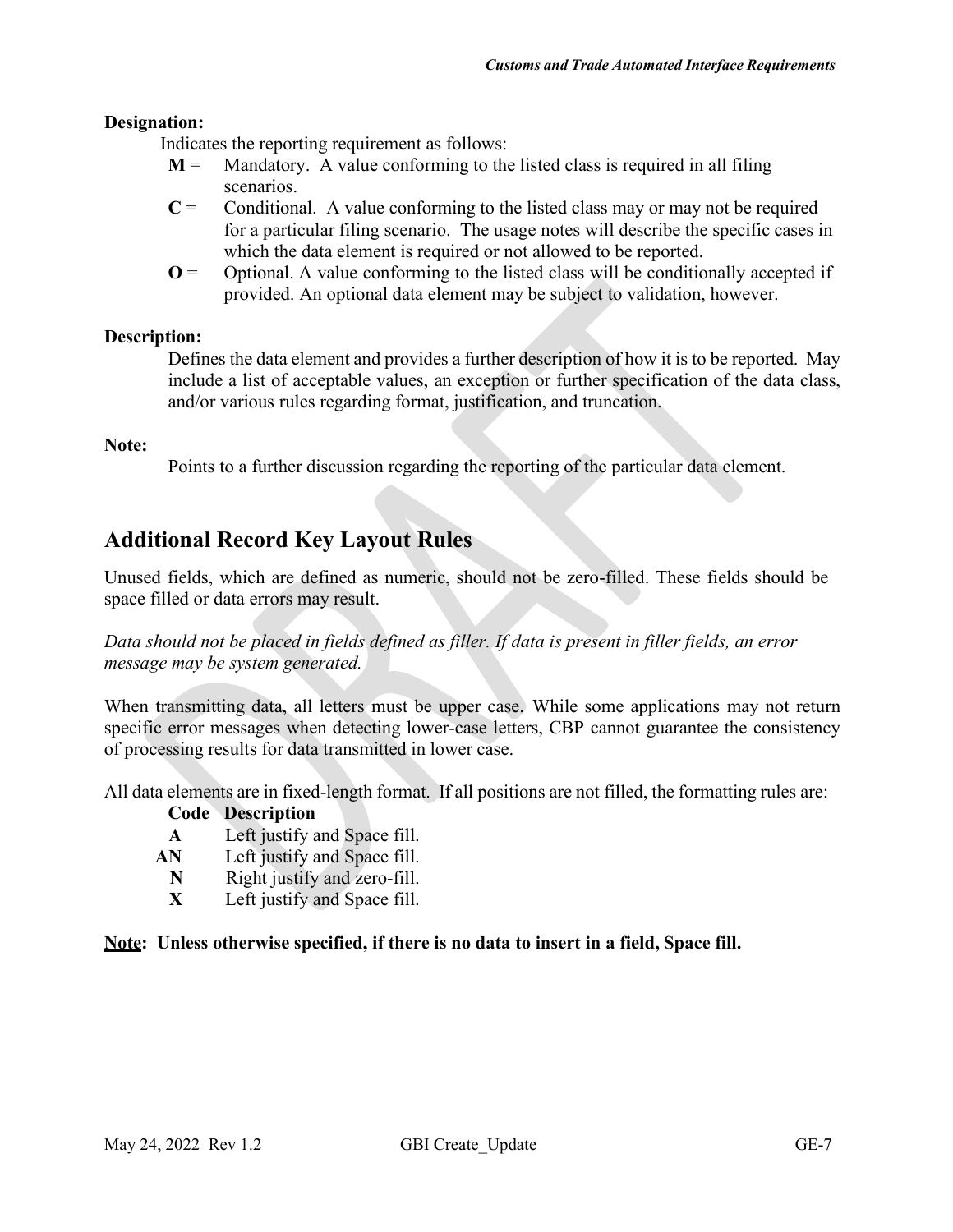# <span id="page-7-0"></span>**Input Record Usage Map for "A" Add Actions**

*The following tables illustrate how the automated interface expects repeating groups to be structured within an input message.*

| Record<br>ID     | Name                                    | Req.     | Max Use | <b>Notes</b>   |
|------------------|-----------------------------------------|----------|---------|----------------|
|                  |                                         |          |         |                |
|                  | Transaction Control Headers (A, B)      | M        |         |                |
| GE10             | <b>Action Code and Entity Name</b>      | M        |         |                |
| <b>GE20</b>      | GBI Identifier Qualifier and Identifier | M        | 3       | $\overline{2}$ |
| GE <sub>21</sub> | <b>Entity Role</b>                      | M        |         |                |
| <b>GE30</b>      | Entity Address (Line 1)                 | O        |         |                |
| GE31             | Entity Address (Line 2)                 | O        |         |                |
| <b>GE32</b>      | Entity City, State/Province, Country,   |          |         | 3              |
|                  | Postal Code                             |          |         |                |
| <b>GE40</b>      | <b>Entity Phone Number</b>              |          |         |                |
| GE41             | <b>Entity Website</b>                   |          |         |                |
| <b>GE50</b>      | Reference Identifier Type and Value     | $\Omega$ | ◠       |                |
|                  | Transaction Control Trailers (Y,Z)      | M        |         |                |

Designation:  $M =$  Reporting Mandatory;  $C =$  Reporting Conditional;  $O =$  Reporting Optional

## **Note 1**

Transaction Control Headers and Trailers must conform to the requirements set out in the ACE CATAIR ABI Batch & Block Control Chapter.

## **Note 2**

It is mandatory that a **minimum of three** GE20 Records be reported in each Add Action submission.

#### **Note 3**

A GE32 Record is mandatory if a GE30 or GE31 Record is being reported in the submission.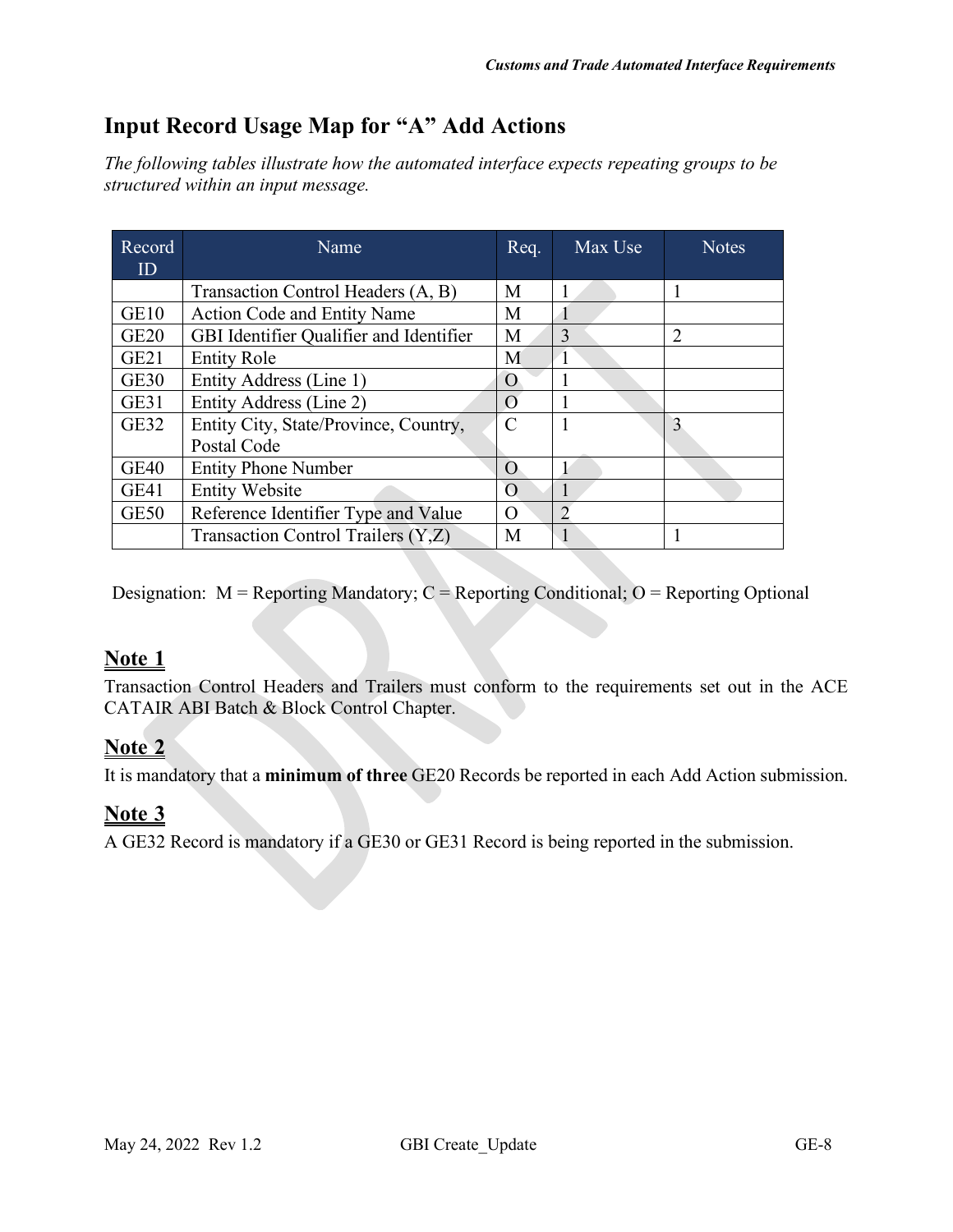# <span id="page-8-0"></span>**"D" Action to Delete a GBI Enrollment Transaction**

| Record<br>ID     | Name                               | Req. | Max Use | <b>Notes</b> |
|------------------|------------------------------------|------|---------|--------------|
|                  | Transaction Control Headers (A, B) | М    |         |              |
| GE <sub>10</sub> | <b>Action Code and Entity Name</b> | М    |         |              |
| <b>GE20</b>      | GBI Identifier Qualifier and       | М    |         |              |
|                  | Identifier                         |      |         |              |
|                  | Transaction Control Trailers (Y,Z) | М    |         |              |

Designation:  $M =$  Reporting Mandatory;  $C =$  Reporting Conditional;  $O =$  Reporting Optional

## **Note 1**

Transaction Control Headers and Trailers must conform to the requirements set out in the ACE CATAIR ABI Batch & Block Control Chapter.

## **Note 2**

In a Delete Action submission, it is mandatory that all three GE20 records from the original Add Action submission be present.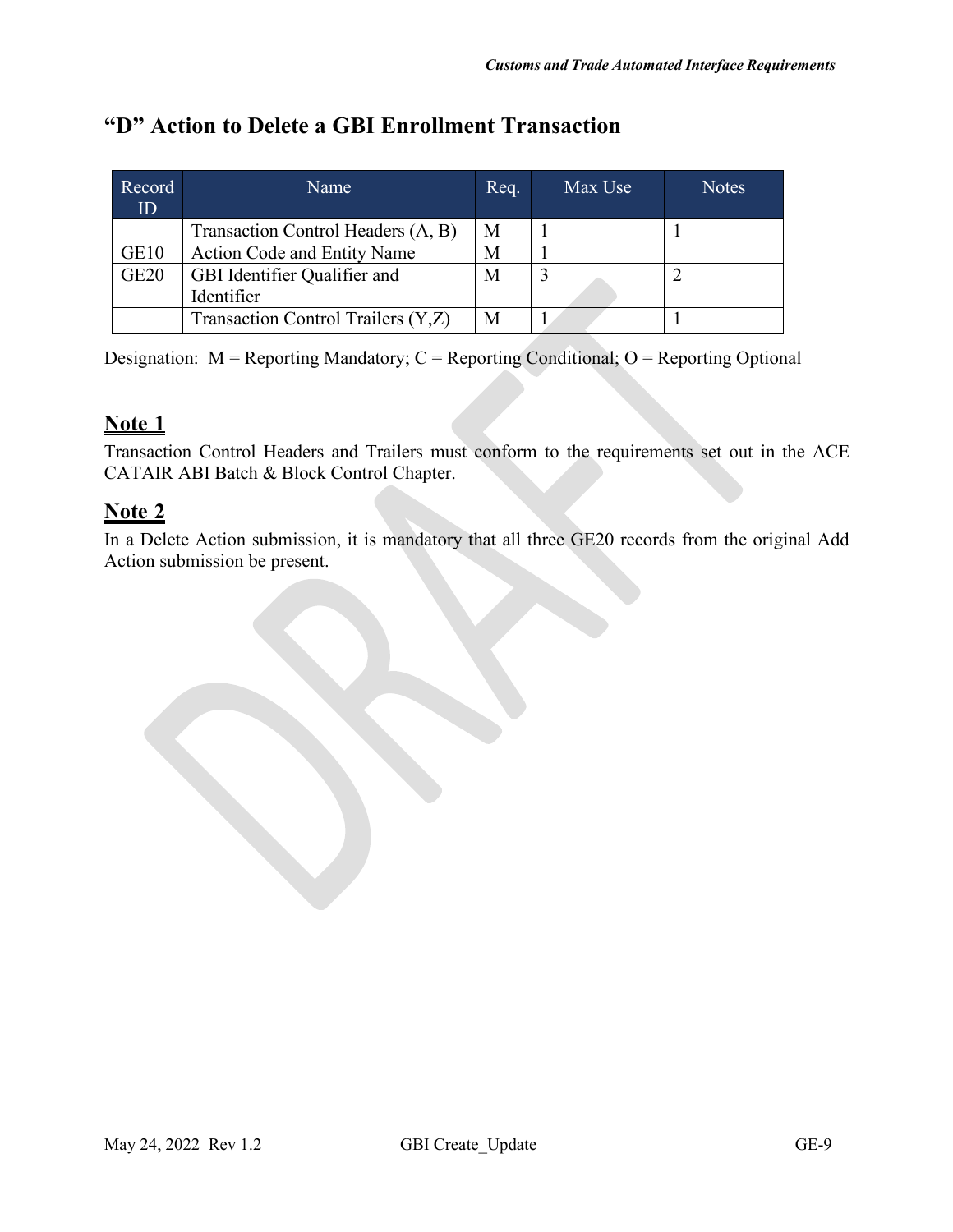| Record           | Name                                    | Req.     | Max Use                 | <b>Notes</b>   |
|------------------|-----------------------------------------|----------|-------------------------|----------------|
| ID               |                                         |          |                         |                |
|                  | Transaction Control Headers (A, B)      | М        | 1                       |                |
| GE10             | <b>Action Code and Entity Name</b>      | М        |                         |                |
| <b>GE20</b>      | GBI Identifier Qualifier and Identifier | M        | 3                       | $\overline{2}$ |
| GE <sub>21</sub> | <b>Entity Role</b>                      | М        |                         |                |
| <b>GE30</b>      | Entity Address (Line 1)                 | $\Omega$ |                         |                |
| GE31             | Entity Address (Line 2)                 | O        |                         |                |
| GE32             | Entity City, State/Province, Country,   | C        | $\overline{\mathbf{1}}$ | 3              |
|                  | Postal Code                             |          |                         |                |
| <b>GE40</b>      | <b>Entity Phone Number</b>              | $\Omega$ |                         |                |
| GE41             | <b>Entity Website</b>                   | O        |                         |                |
| <b>GE50</b>      | Reference Identifier Type and Value     | O        | $\overline{2}$          |                |
|                  | Transaction Control Trailers (Y,Z)      | M        |                         |                |

# <span id="page-9-0"></span>**"U" Action to Update a GBI Enrollment Transaction**

Designation: M = Reporting Mandatory; C = Reporting Conditional; O = Reporting Optional

## **Note 1**

Transaction Control Headers and Trailers must conform to the requirements set out in the ACE CATAIR ABI Batch & Block Control Chapter.

## **Note 2**

In an Update Action submission, it is mandatory that all three GE20 records from the original Add Action submission be present.

## **Note 3**

A GE32 Record is mandatory if a GE30 or GE31 Record is being reported in the submission.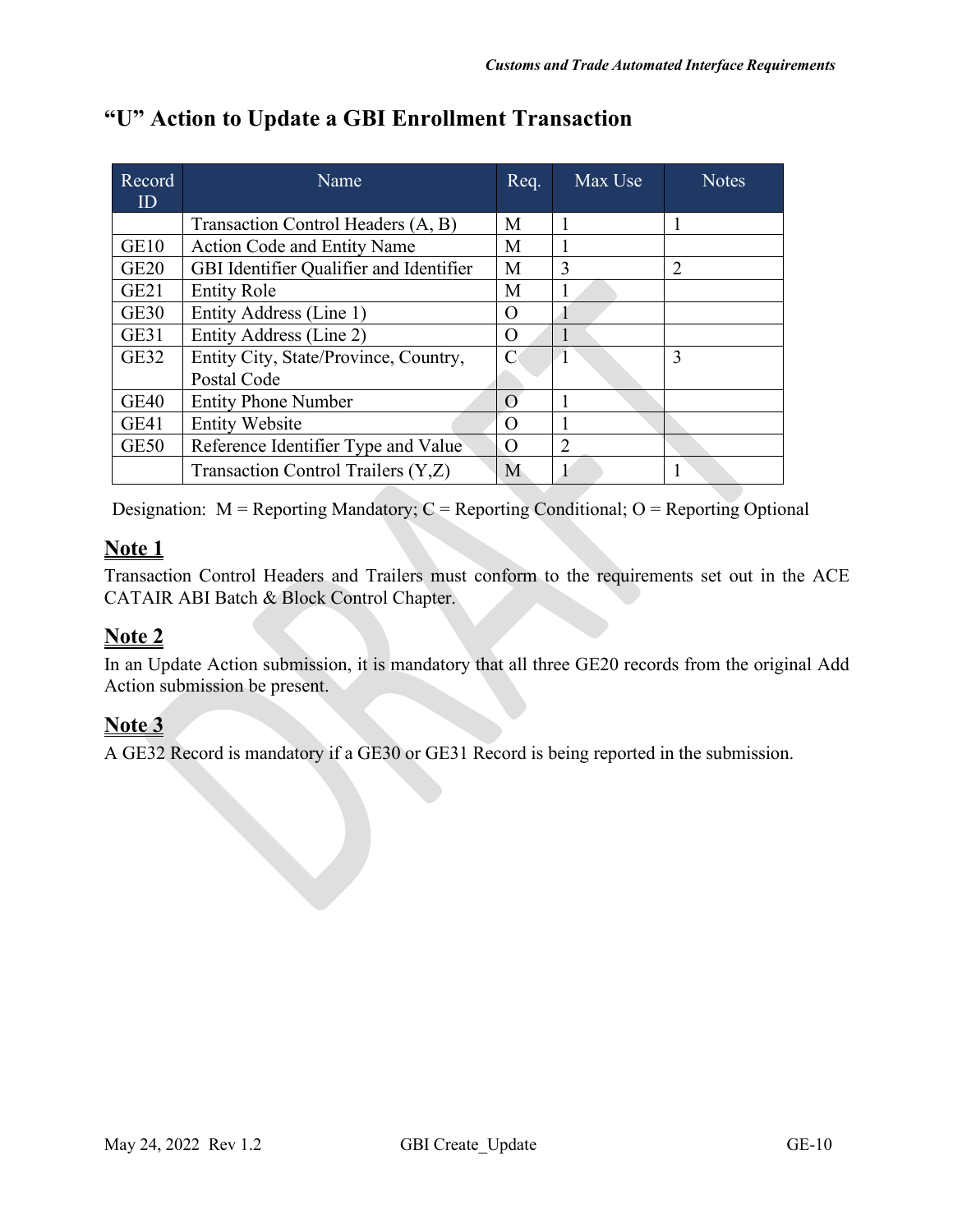# <span id="page-10-0"></span>**Output Record Usage Map**

*The following tables illustrate how the automated interface will structure repeating groups within an output response message.*

| Record<br>ID | Name                                  | Req.           | Max Use        | <b>Notes</b> |
|--------------|---------------------------------------|----------------|----------------|--------------|
|              | Transaction Control Headers (A, B)    | M              | 1              |              |
|              |                                       |                |                |              |
| GE10         | Action Code and Entity Name           | M              |                |              |
| <b>GE90</b>  | <b>Error Record</b>                   | $\mathbf C$    | 99             |              |
| <b>GE20</b>  | GBI Identifier Qualifier and          | M              | $\overline{3}$ |              |
|              | Identifier                            |                |                |              |
| GE90         | Error Record                          | $\mathcal{C}$  | 99             |              |
| <b>GE21</b>  | <b>Entity Role</b>                    | M              | 1              |              |
| <b>GE90</b>  | Error Record                          | $\overline{C}$ | 99             |              |
| <b>GE30</b>  | Entity Address (Line 1)               | $\mathcal{C}$  | 1              |              |
| GE90         | <b>Error Record</b>                   | $\overline{C}$ | 99             |              |
| GE31         | Entity Address (Line 2)               | $\mathbf C$    | 1              |              |
| GE90         | Error Record                          | $\overline{C}$ | 99             |              |
| <b>GE32</b>  | Entity City, State/Province, Country, | $\mathsf{C}$   | 1              |              |
|              | Postal Code                           |                |                |              |
| <b>GE40</b>  | <b>Entity Phone Number</b>            | $\mathcal{C}$  | $\mathbf{1}$   |              |
| <b>GE90</b>  | <b>Error Record</b>                   | $\overline{C}$ | 99             |              |
| GE41         | <b>Entity Website</b>                 | $\overline{C}$ | 1              |              |
| <b>GE90</b>  | <b>Error Record</b>                   | $\mathbf C$    | 99             |              |
| GE50         | Reference Identifier Type and Value   | $\overline{C}$ | $\overline{2}$ |              |
| <b>GE90</b>  | <b>Error Record</b>                   | $\overline{C}$ | 99             |              |
| <b>GE90</b>  | <b>Transaction Disposition Record</b> | M              | $\mathbf{1}$   |              |
|              | Transaction Control Trailers (Y, Z)   | M              | 1              |              |

Designation:  $M =$  Reporting Mandatory;  $C =$  Reporting Conditional; O = Reporting Optional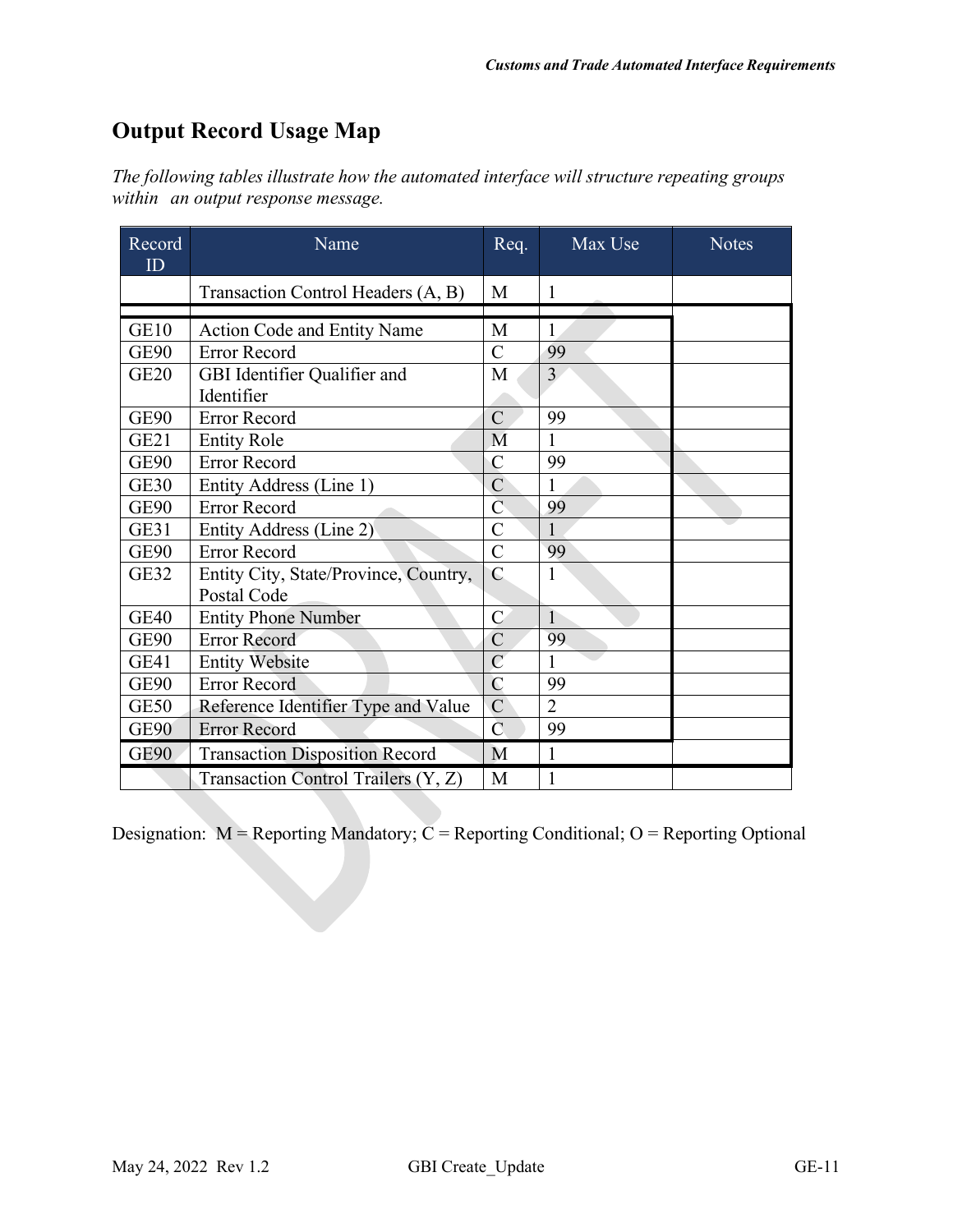#### **General Rules**

Unused fields, which are defined as numeric, should not be zero-filled. These fields should be space filled or data errors may result.

*Data should not be placed in fields defined as filler. If data is present in filler fields, an error message may be system generated.*

When transmitting data, all letters must be upper case. While some applications may not return specific error messages when detecting lower-case letters, CBP cannot guarantee the consistency of processing results for data transmitted in lower case.

#### **Data Elements**

The data element descriptors are defined as:

#### **Code Description**

- **A** The data element is alphabetic only.
- **AN** The data element is alphanumeric only.
- **C** The data element is special characters.
- **N** The data element is numeric only.
- **X** The data element is alphanumeric or special characters.

All data elements are in fixed-length format. If all positions are not filled, the formatting rules are:

#### **Code Description**

- **A** Left justify and space fill.
- **AN** Left justify and space fill.
- **C** Left justify and space fill.
- **N** Right justify and space fill.
- **X** Left justify and space fill.

**Note: Unless otherwise specified, if there is no data to insert in a field, Space fill.**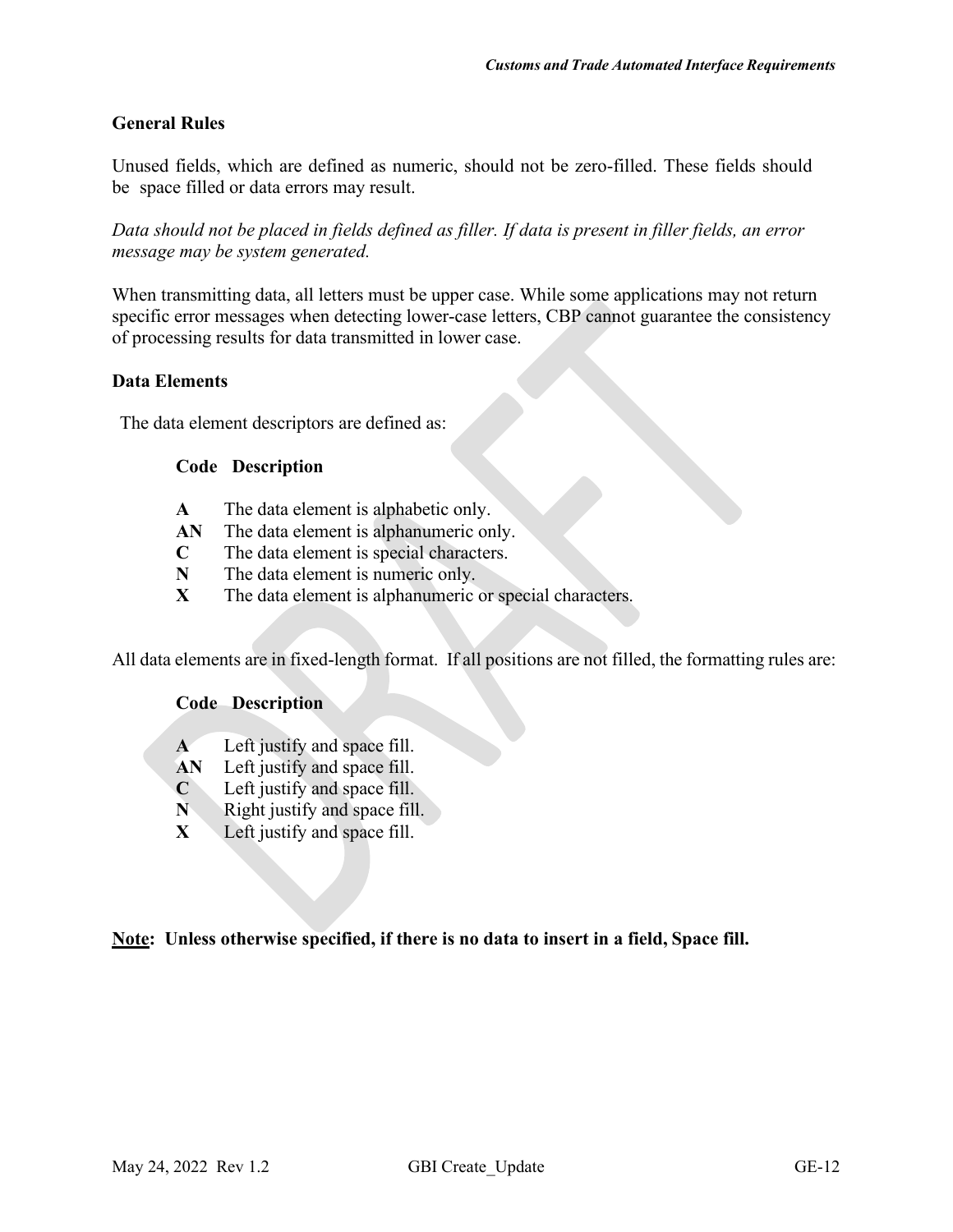# <span id="page-12-0"></span>**Record Identifier GE10 (Input)**

This is a mandatory input record that provides data pertaining to the action code and entity name.

| <b>Record Identifier GE10 (Input)</b> |              |                 |               |                                              |             |  |  |
|---------------------------------------|--------------|-----------------|---------------|----------------------------------------------|-------------|--|--|
| Data Element                          | Length/      | <b>Position</b> | <b>Status</b> | <b>Description</b>                           | <b>Note</b> |  |  |
|                                       | <b>Class</b> |                 |               |                                              |             |  |  |
| Control Identifier                    | 4AN          | 1-4             | Μ             | Must always equal GE10                       |             |  |  |
| <b>Action Code</b>                    | 1А           |                 | М             | A code representing the type of transaction. |             |  |  |
| <b>Entity Name</b>                    | 75X          | $6 - 80$        | М             | The name of the entity represented by the    |             |  |  |
|                                       |              |                 |               | identifier submitted.                        |             |  |  |

# **Note 1**

Valid Action Codes are:

#### **Code Description**

- **A Add**<br>**D** Delet
- **D** Delete<br>**U** Update
- **U** Update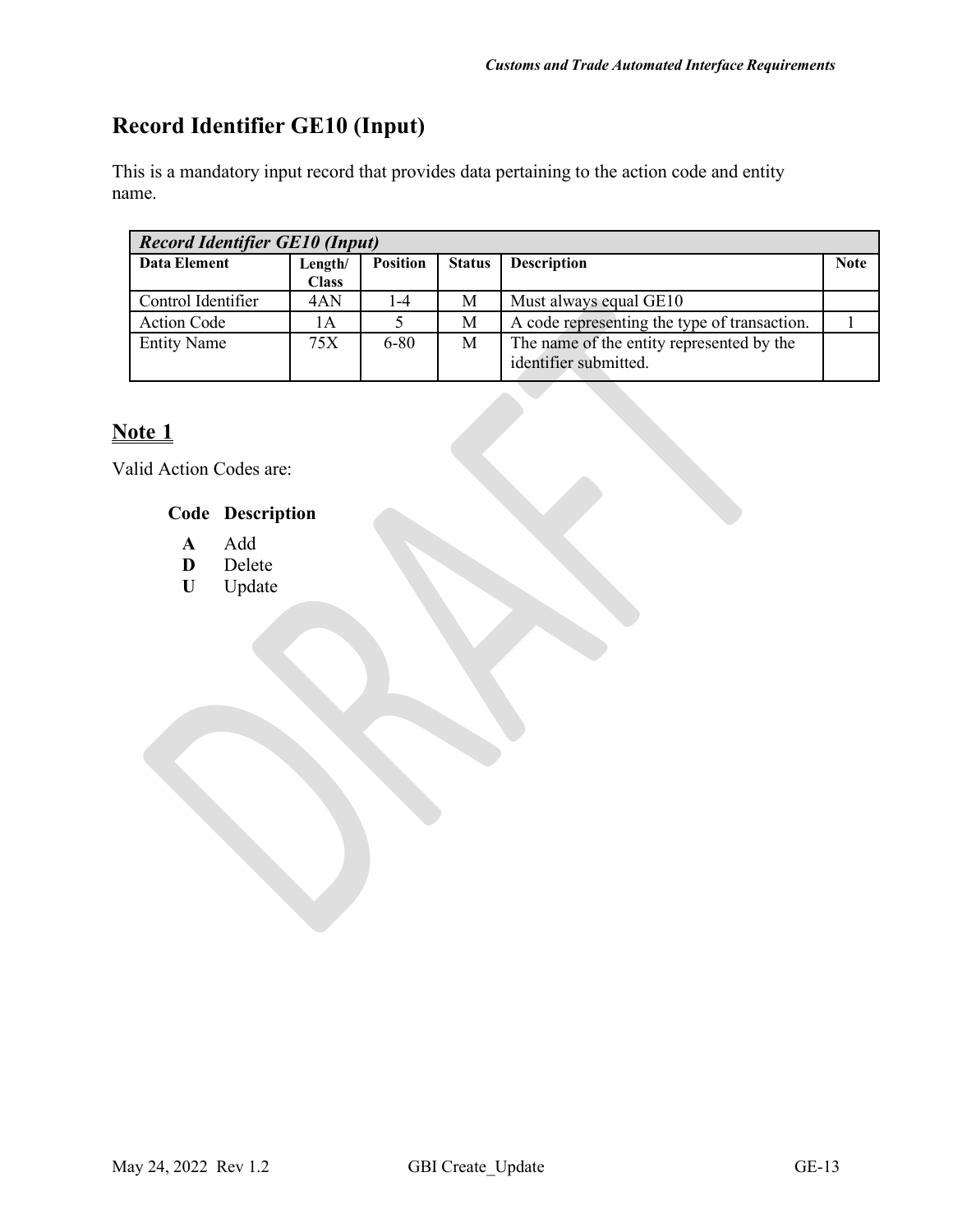# <span id="page-13-0"></span>**Record Identifier GE20 (Input)**

This is a mandatory input record that provides data pertaining to the GBI type and GBI value.

| <b>Record Identifier GE20 (Input)</b> |                 |                                     |                                              |             |  |  |  |
|---------------------------------------|-----------------|-------------------------------------|----------------------------------------------|-------------|--|--|--|
| Length/                               | <b>Position</b> | <b>Description</b><br><b>Status</b> |                                              | <b>Note</b> |  |  |  |
| <b>Class</b>                          |                 |                                     |                                              |             |  |  |  |
| 4AN                                   | $1 - 4$         | М                                   | Must always equal GE20                       |             |  |  |  |
| 4A                                    | $5 - 8$         | М                                   | Identifies the type of identifier submitted. |             |  |  |  |
|                                       |                 |                                     | (LEI, GLN, DUNS)                             |             |  |  |  |
| 20AN                                  | $9 - 28$        | M                                   | A unique numeric or alphanumeric entity      |             |  |  |  |
|                                       |                 |                                     | identifier.                                  |             |  |  |  |
|                                       |                 |                                     |                                              |             |  |  |  |
| 52S                                   | 29-80           | M                                   | Space fill.                                  |             |  |  |  |
|                                       |                 |                                     |                                              |             |  |  |  |

## **Note 1**

Valid GBI Identifier Qualifiers are:

| <b>Qualifier</b> | <b>Description</b> |
|------------------|--------------------|
| L EI             | <b>GLEIF</b>       |
| <b>GLN</b>       | GS1                |
| <b>DUNS</b>      | Dun & Bradstreet   |
|                  |                    |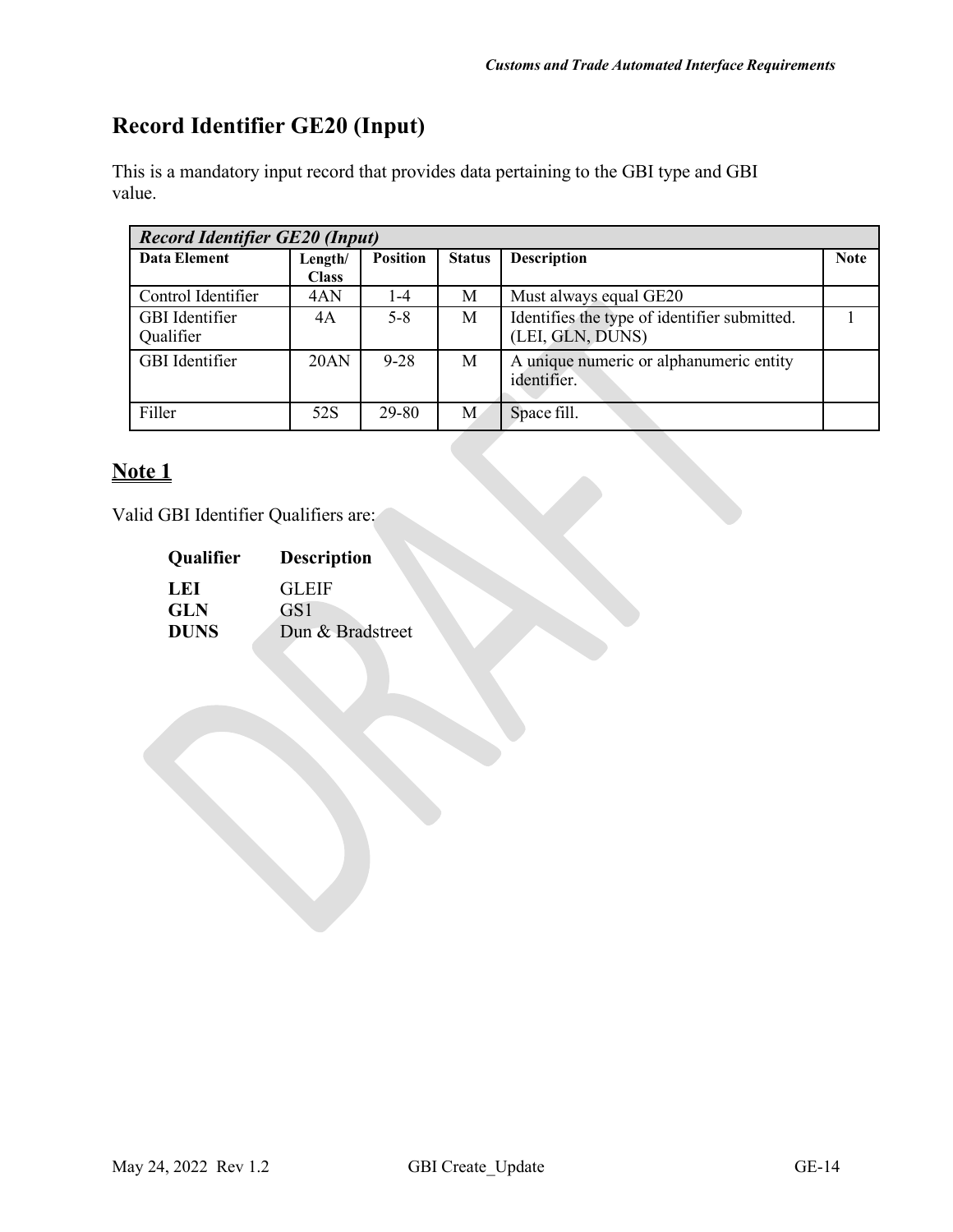# <span id="page-14-0"></span>**Record Identifier GE21 (Input)**

This is a mandatory input record that provides data pertaining to the potential role(s) that the commercial entity may act as in import transactions.

| <b>Record Identifier GE21 (Input)</b> |                         |                 |                |                                                                                                                                     |              |  |  |
|---------------------------------------|-------------------------|-----------------|----------------|-------------------------------------------------------------------------------------------------------------------------------------|--------------|--|--|
| <b>Data Element</b>                   | Length/<br><b>Class</b> | <b>Position</b> | <b>Status</b>  | <b>Description</b>                                                                                                                  | <b>Note</b>  |  |  |
| Control Identifier                    | 4AN                     | $1-4$           | M              | Must always equal GE21                                                                                                              |              |  |  |
| Manufacturer Role                     | 2A                      | $5-6$           | $\overline{O}$ | If reported this field must always equal MF.<br>This field is reported to indicate that<br>commercial entity may act as             | $\mathbf{1}$ |  |  |
|                                       |                         |                 |                | Manufacturer/Producer.                                                                                                              |              |  |  |
| Shipper Role                          | 2A                      | $7 - 8$         | $\Omega$       | If reported this field must always equal SH.<br>This field is reported to indicate that<br>commercial entity may act as Shipper.    | $\mathbf{1}$ |  |  |
| Seller Role                           | 2A                      | $9-10$          | $\overline{O}$ | If reported this field must always equal SE.<br>This field is reported to indicate that<br>commercial entity may act as Seller.     | 1            |  |  |
| <b>Exporter Role</b>                  | 2A                      | $11 - 12$       | $\overline{O}$ | If reported this field must always equal EX.<br>This field is reported to indicate that<br>commercial entity may act as Exporter.   | $\mathbf{1}$ |  |  |
| Packager Role                         | 2A                      | $13 - 14$       | $\overline{O}$ | If reported this field must always equal PK.<br>This field is reported to indicate that<br>commercial entity may act as Packager.   | $\mathbf{1}$ |  |  |
| Distributor Role                      | 2A                      | $15-16$         | $\overline{O}$ | If reported this field must always equal DR.<br>This field is reported to indicate that<br>commercial entity may act as Distributor | $\mathbf{1}$ |  |  |
| Filler                                | 64S                     | 17-80           | M              | Space fill.                                                                                                                         |              |  |  |

## **Note 1**

A minimum of one of the following roles must be reported in the GE21 Record:

| <b>Description</b>    |
|-----------------------|
| Manufacturer/Producer |
| Shipper               |
| Seller                |
| Exporter              |
| Packager              |
| Distributor           |
|                       |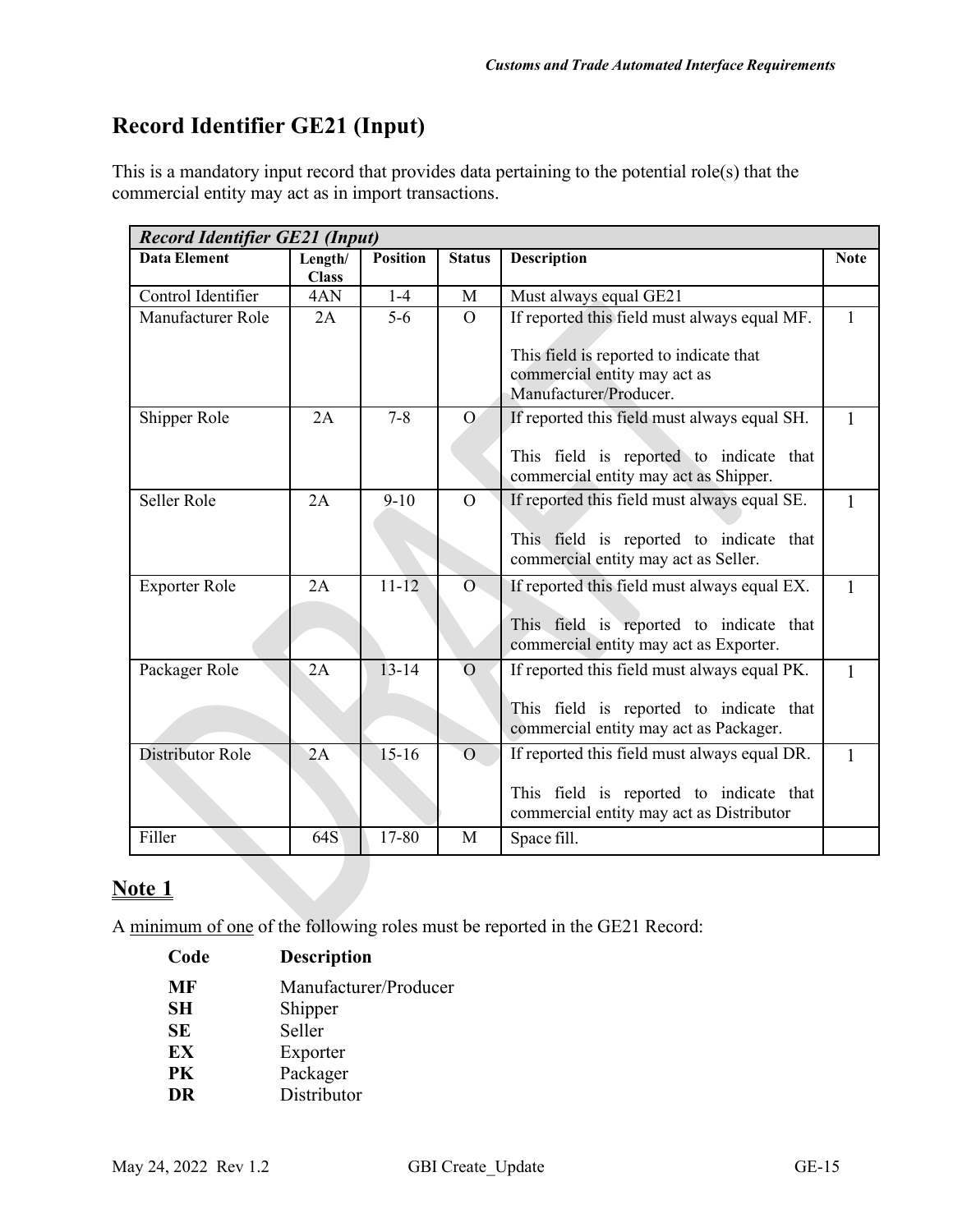# <span id="page-15-0"></span>**Record Identifier GE30 (Input)**

This is an optional input record that provides data pertaining to Line 1 of the entity address.

| <b>Record Identifier GE30 (Input)</b> |              |                             |               |                                            |             |  |
|---------------------------------------|--------------|-----------------------------|---------------|--------------------------------------------|-------------|--|
| Data Element                          | Length/      | <b>Position</b>             | <b>Status</b> | <b>Description</b>                         | <b>Note</b> |  |
|                                       | <b>Class</b> |                             |               |                                            |             |  |
| Control Identifier                    | 4AN          | $\overline{\phantom{0}}$ -4 | M             | Must always equal GE30                     |             |  |
| Entity Address (Line                  | 76X          | $5 - 80$                    | M             | Line 1 address corresponding to the entity |             |  |
|                                       |              |                             |               | provided.                                  |             |  |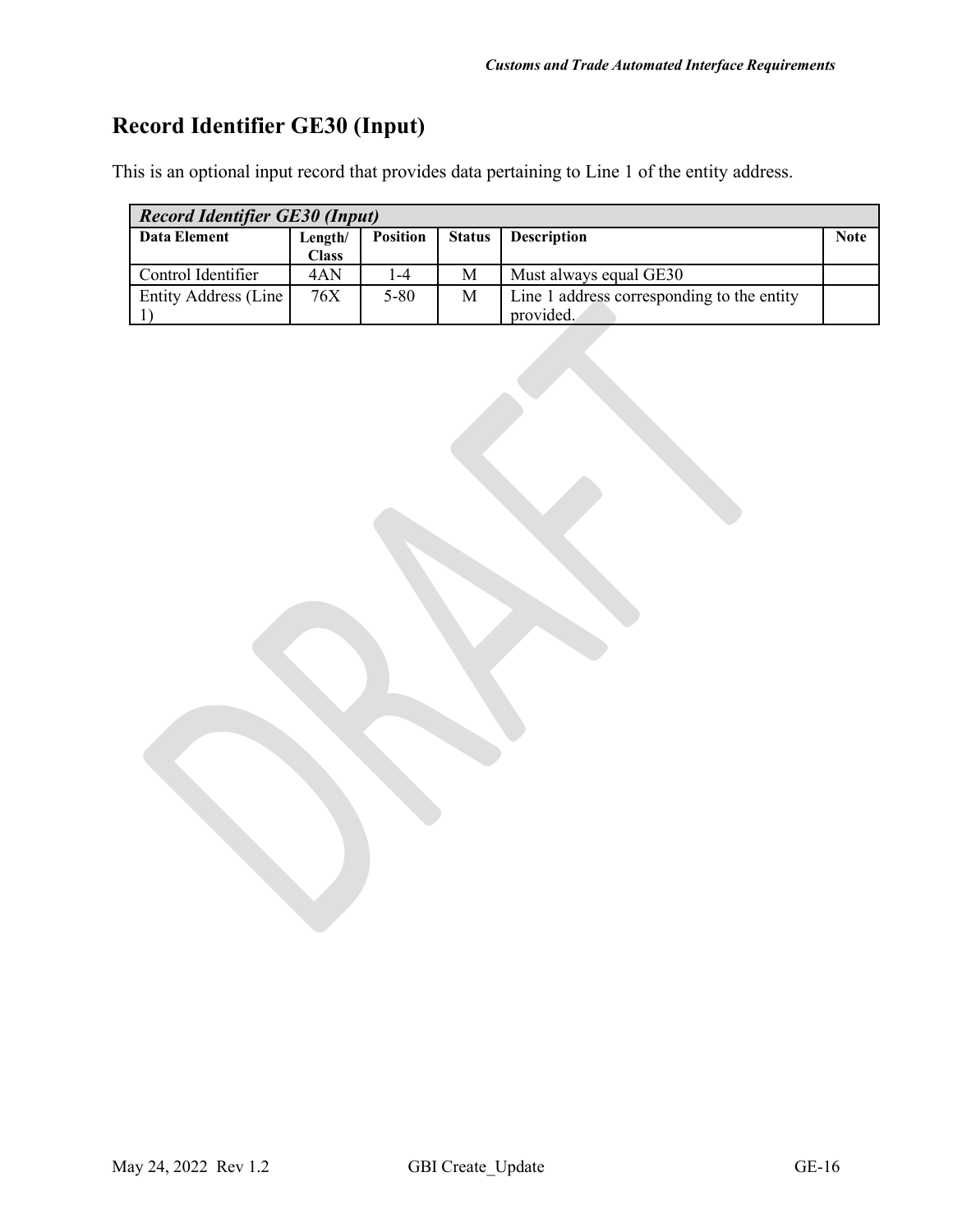# <span id="page-16-0"></span>**Record Identifier GE31 (Input)**

This is an optional input record that provides data pertaining to Line 1 of the entity address.

| <b>Record Identifier GE31 (Input)</b> |              |                             |               |                                            |             |  |
|---------------------------------------|--------------|-----------------------------|---------------|--------------------------------------------|-------------|--|
| Data Element                          | Length/      | <b>Position</b>             | <b>Status</b> | <b>Description</b>                         | <b>Note</b> |  |
|                                       | <b>Class</b> |                             |               |                                            |             |  |
| Control Identifier                    | 4AN          | $\overline{\phantom{0}}$ -4 | М             | Must always equal GE31                     |             |  |
| Entity Address (Line                  | 76X          | $5 - 80$                    | M             | Line 2 address corresponding to the entity |             |  |
|                                       |              |                             |               | provided                                   |             |  |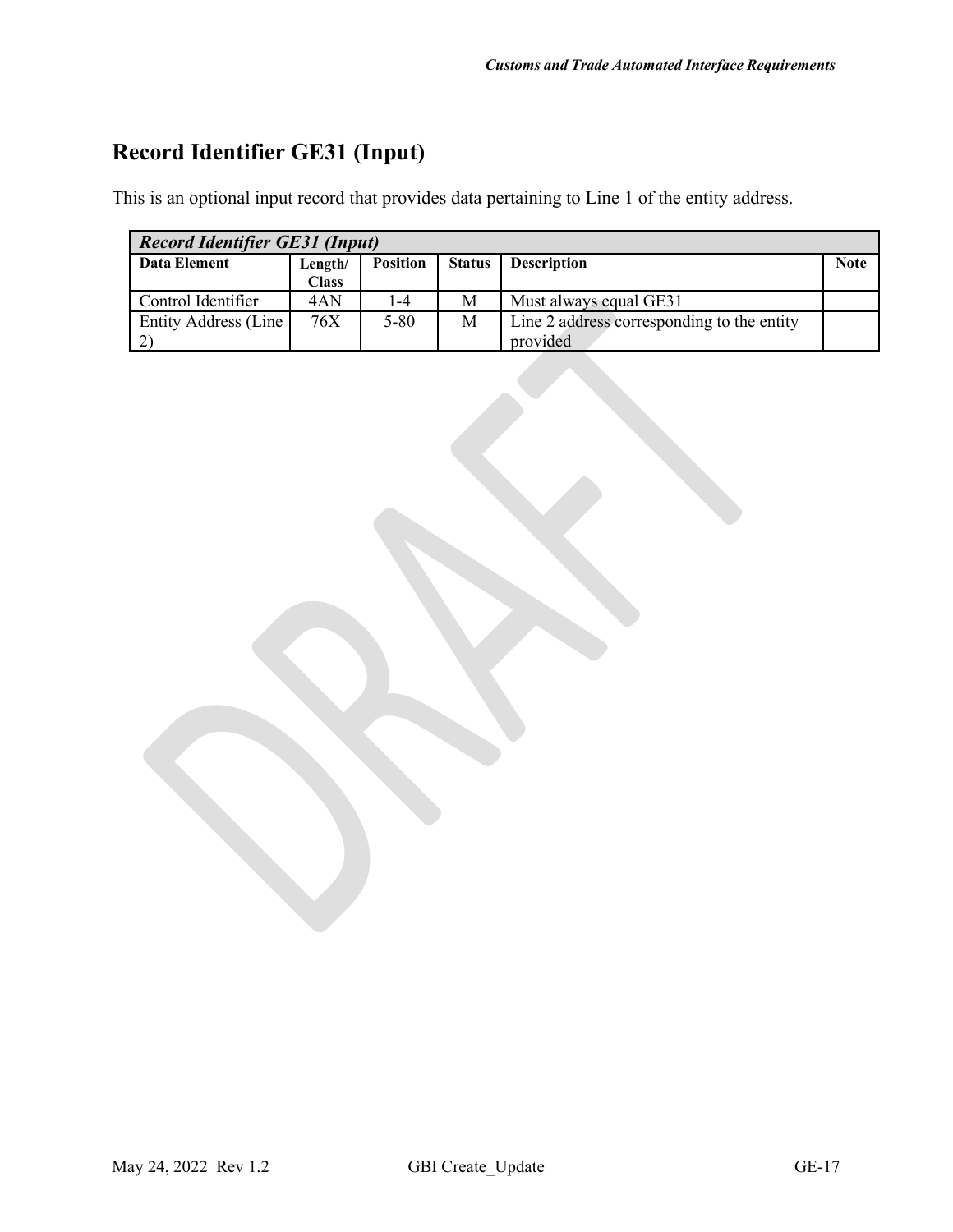# <span id="page-17-0"></span>**Record Identifier GE32 (Input)**

| This is a conditional input record that provides data pertaining to entity city, state/province, |  |
|--------------------------------------------------------------------------------------------------|--|
| country, postal code.                                                                            |  |

| <b>Record Identifier GE32 (Input)</b> |              |                 |               |                                               |             |  |
|---------------------------------------|--------------|-----------------|---------------|-----------------------------------------------|-------------|--|
| Data Element                          | Length/      | <b>Position</b> | <b>Status</b> | <b>Description</b>                            | <b>Note</b> |  |
|                                       | <b>Class</b> |                 |               |                                               |             |  |
| Control Identifier                    | 4AN          | $1 - 4$         | М             | Must always equal GE32                        |             |  |
| City                                  | 35X          | $5 - 39$        | M             | The city portion of the address where the     |             |  |
|                                       |              |                 |               | entity is located.                            |             |  |
| State/Province                        | 24X          | $40 - 63$       | $\Omega$      | The state/province portion of the address     |             |  |
|                                       |              |                 |               | where the entity is located.                  |             |  |
| Country                               | 2A           | 64-65           | M             | The International Standards Organization      |             |  |
|                                       |              |                 |               | (ISO) country code representing the country   |             |  |
|                                       |              |                 |               | portion of the address. A list of ISO country |             |  |
|                                       |              |                 |               | codes is found in CATAIR Appendix             |             |  |
|                                       |              |                 |               | В.                                            |             |  |
|                                       |              |                 |               |                                               |             |  |
| Postal Code                           | 15X          | 66-80           | $\Omega$      | Postal Code                                   |             |  |
|                                       |              |                 |               |                                               |             |  |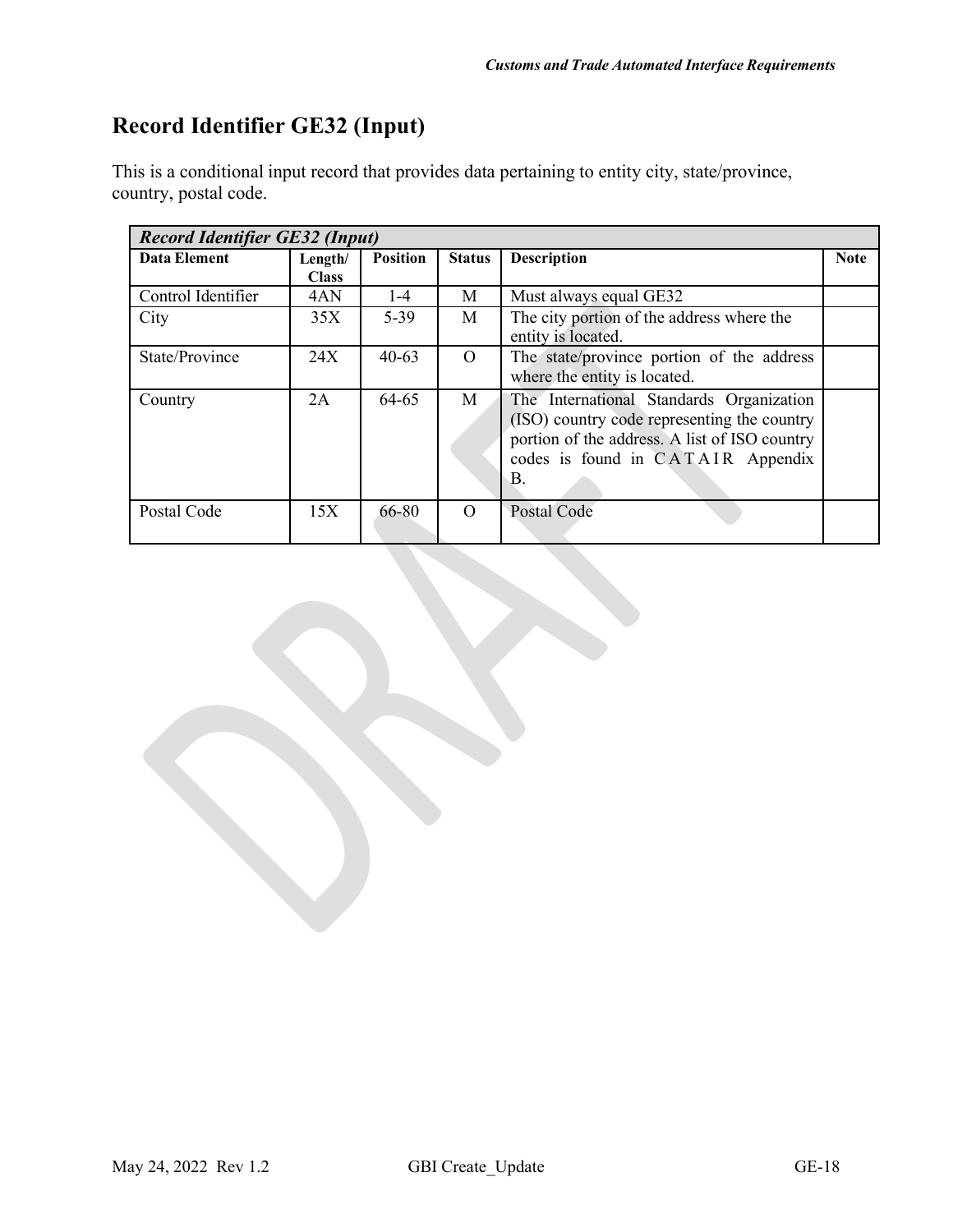# <span id="page-18-0"></span>**Record Identifier GE40 (Input)**

This is an optional input record that provides data pertaining to the entity phone number.

| <b>Record Identifier GE40 (Input)</b> |              |                 |               |                                                       |             |  |
|---------------------------------------|--------------|-----------------|---------------|-------------------------------------------------------|-------------|--|
| Data Element                          | Length/      | <b>Position</b> | <b>Status</b> | <b>Description</b>                                    | <b>Note</b> |  |
|                                       | <b>Class</b> |                 |               |                                                       |             |  |
| Control Identifier                    | 4AN          | $1-4$           | М             | Must always equal GE40                                |             |  |
| <b>Phone Number</b>                   | 22X          | $5-26$          | M             | Phone number corresponding to the entity<br>provided. |             |  |
| Filler                                | 54S          | 27-80           | М             | Space fill.                                           |             |  |
|                                       |              |                 |               |                                                       |             |  |

#### **Note 1**

This is an open text field. The phone number should be reported in a format that is easily readable, *not* a single unbroken string of digits.

Here are some examples for *possible* formatting:

|                         | Example from  |
|-------------------------|---------------|
| <b>Phone Number</b>     | (Country)     |
| 54 11 4771-2000         | Argentina     |
| 61 3 9678 3227          | Australia     |
| $(514) 840 - 0910$      | Canada        |
| 86 21 5049 1234         | China         |
| 49 7332-4819-0          | Germany       |
| $(972) (74) 746 - 6453$ | <i>Israel</i> |
| 39 0473 265 100         | Italy         |
| 52 844 137 8024         | Mexico        |
| 212 52540-8080          | Morocco       |
|                         |               |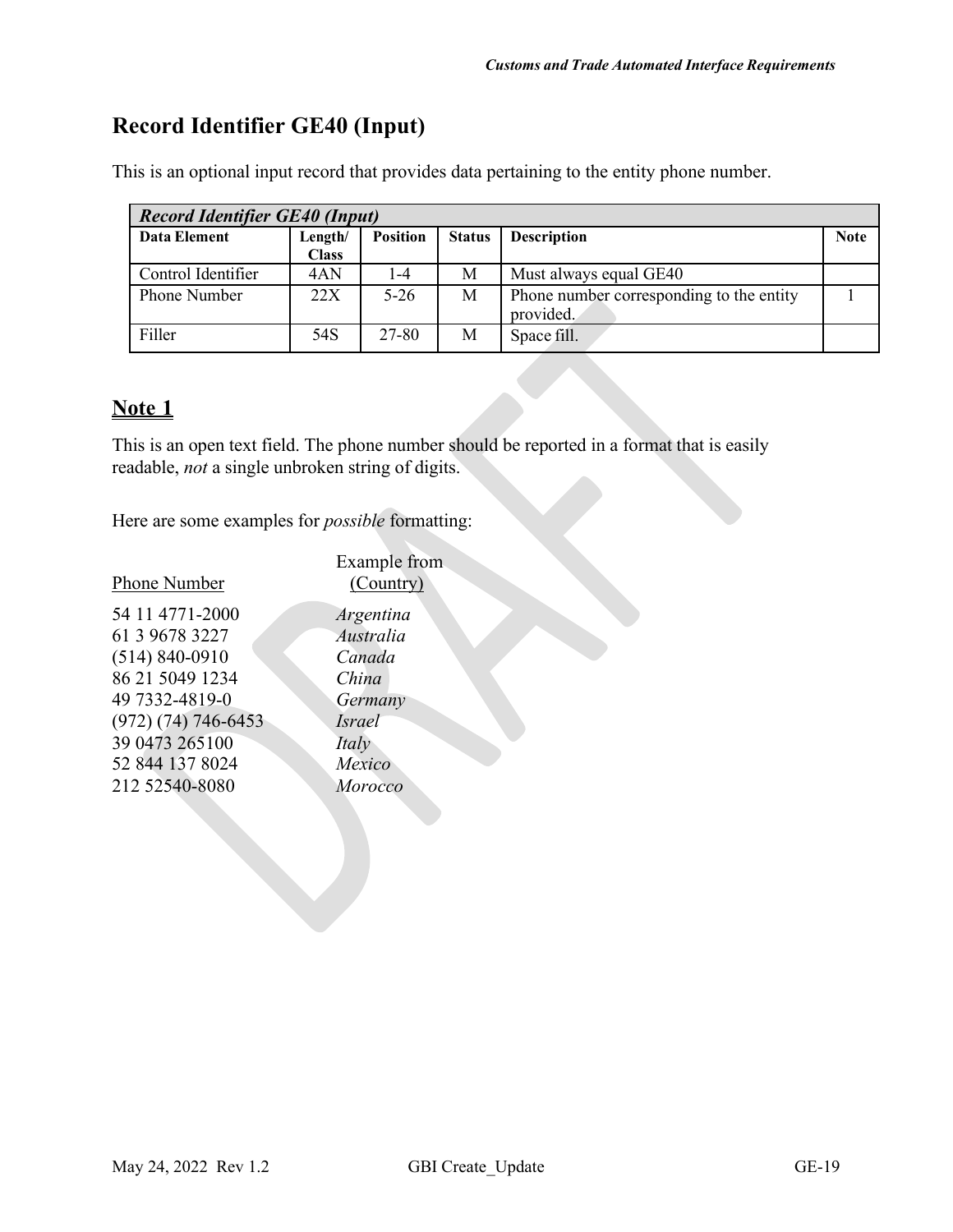# <span id="page-19-0"></span>**Record Identifier GE41 (Input)**

| <b>Record Identifier GE41 (Input)</b> |              |                 |               |                                     |      |
|---------------------------------------|--------------|-----------------|---------------|-------------------------------------|------|
| Data Element                          | Length/      | <b>Position</b> | <b>Status</b> | <b>Description</b>                  | Note |
|                                       | <b>Class</b> |                 |               |                                     |      |
| Control Identifier                    | 4AN          | l -4            | M             | Must always equal GE41              |      |
| Website                               | 76X          | $5 - 80$        | M             | Website corresponding to the entity |      |
|                                       |              |                 |               | provided.                           |      |

This is an optional input record that provides data pertaining to the entity website.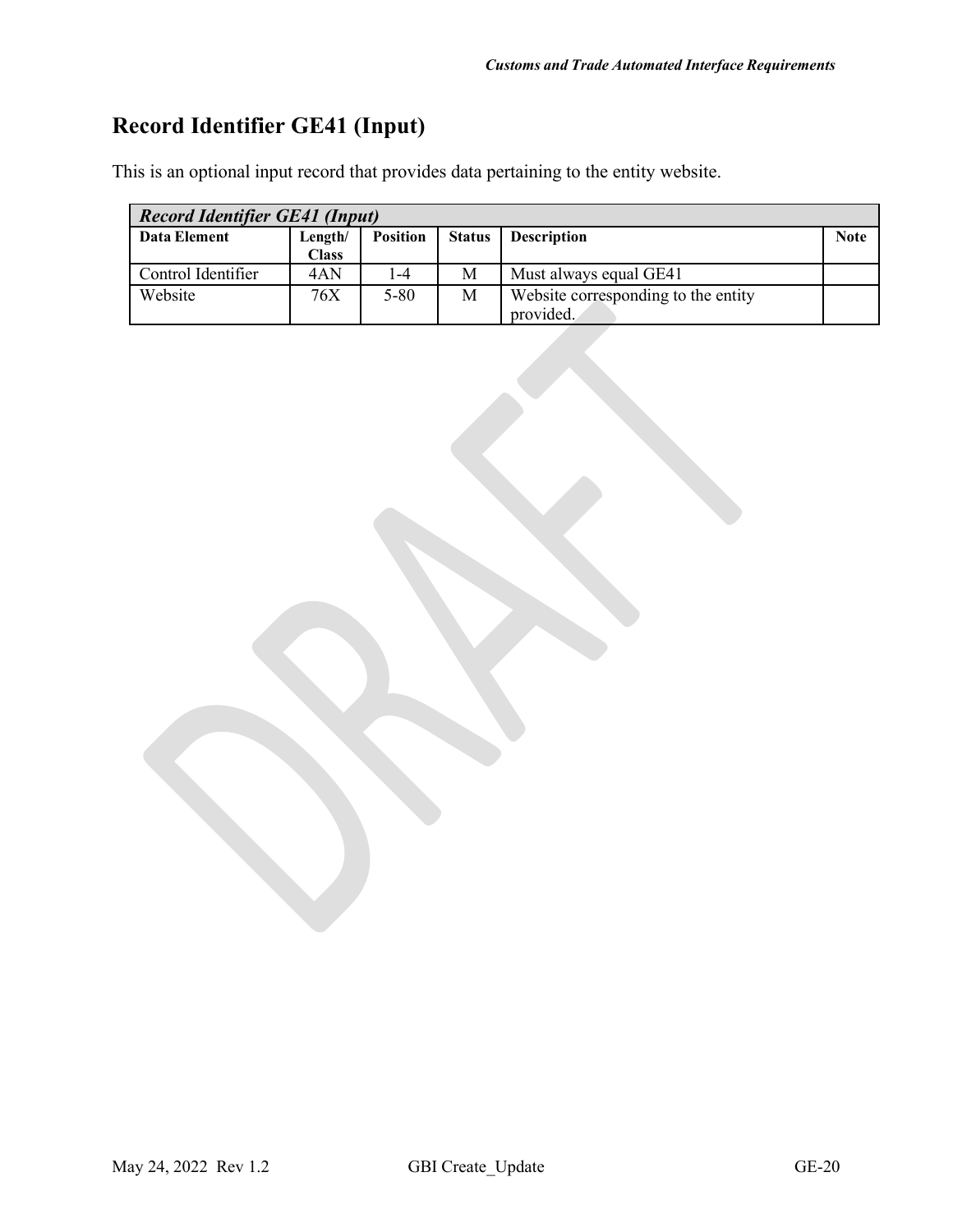# <span id="page-20-0"></span>**Record Identifier GE50 (Input)**

This is an optional input record that provides data pertaining to the reference identifier type and reference identifier value.

| <b>Record Identifier GE50 (Input)</b> |              |                 |               |                                            |             |  |
|---------------------------------------|--------------|-----------------|---------------|--------------------------------------------|-------------|--|
| Data Element                          | Length/      | <b>Position</b> | <b>Status</b> | <b>Description</b>                         | <b>Note</b> |  |
|                                       | <b>Class</b> |                 |               |                                            |             |  |
| Control Identifier                    | 4AN          | $1 - 4$         | М             | Must always equal GE50                     |             |  |
| Reference Identifier                  | 3A           | $5 - 7$         | М             | The type of identifier being reported.     |             |  |
| Type                                  |              |                 |               |                                            |             |  |
| Reference Identifier                  | 15AN         | $8 - 22$        | M             | unique numeric or alphanumeric entity<br>A |             |  |
| Value                                 |              |                 |               | identifier.                                |             |  |
| Filler                                | 58S          | 23-80           | M             | Space fill.                                |             |  |

## **Note 1**

Valid Reference Identifier Types are:

| <b>Type</b> | <b>Description</b>                  |
|-------------|-------------------------------------|
| <b>MID</b>  | Manufacturer Identification Code    |
| <b>AEO</b>  | <b>Authorized Economic Operator</b> |